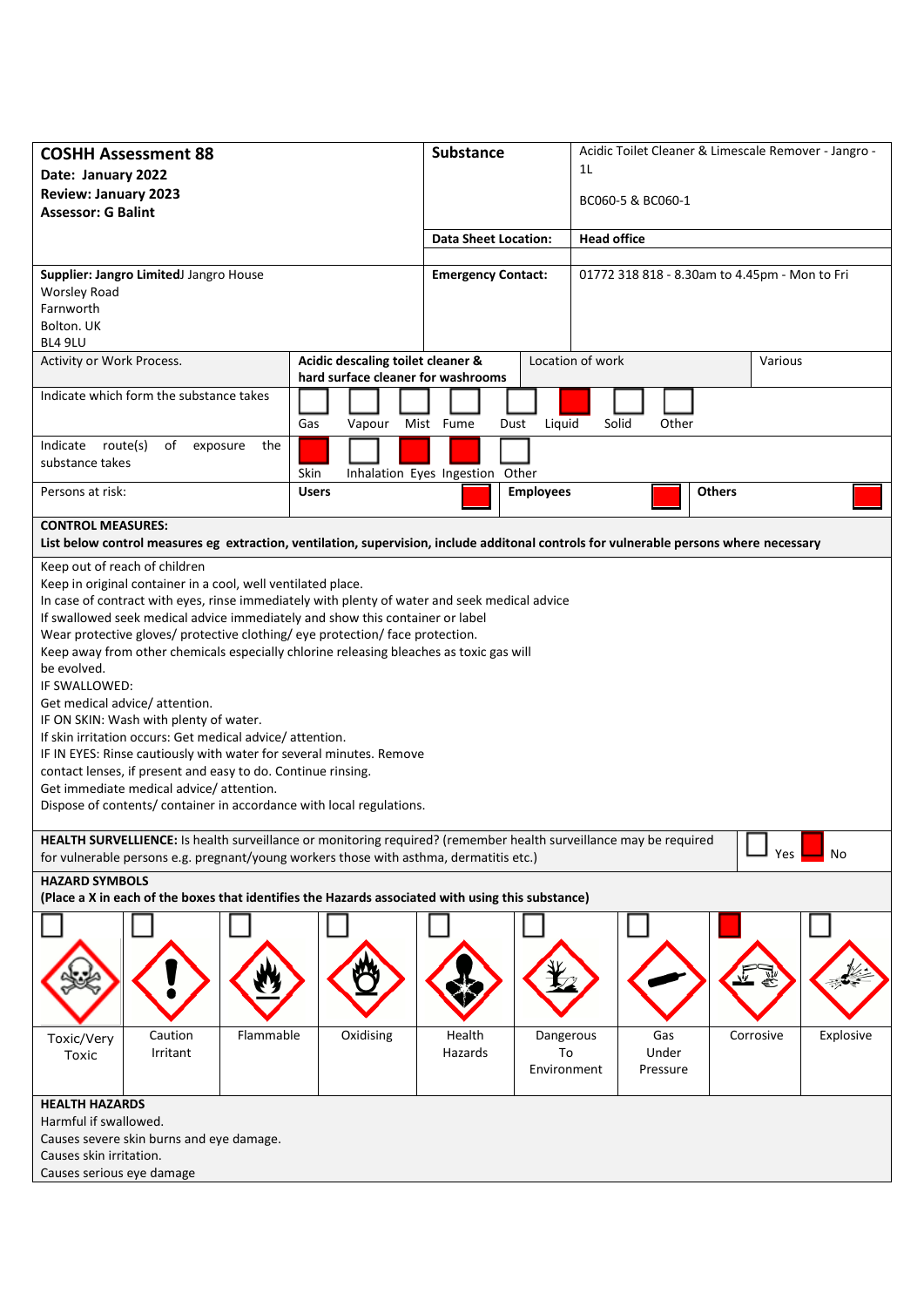| PERSONAL PROTECTIVE EQUIPMENT                                                                                                                                                             |            |                                                                                                                                                                                                                                                |                |              |          |                     |  |  |  |  |  |
|-------------------------------------------------------------------------------------------------------------------------------------------------------------------------------------------|------------|------------------------------------------------------------------------------------------------------------------------------------------------------------------------------------------------------------------------------------------------|----------------|--------------|----------|---------------------|--|--|--|--|--|
| (Place a X in each of the boxes for mandatory PPE/RPE)                                                                                                                                    |            |                                                                                                                                                                                                                                                |                |              |          |                     |  |  |  |  |  |
|                                                                                                                                                                                           |            |                                                                                                                                                                                                                                                |                |              |          |                     |  |  |  |  |  |
|                                                                                                                                                                                           |            |                                                                                                                                                                                                                                                |                |              |          |                     |  |  |  |  |  |
| Dust mask                                                                                                                                                                                 | Respirator | Visor                                                                                                                                                                                                                                          | Eye Protection | <b>Boots</b> | Overalls | Gloves              |  |  |  |  |  |
| <b>FIRST AID MEASURES</b>                                                                                                                                                                 |            |                                                                                                                                                                                                                                                |                |              |          |                     |  |  |  |  |  |
| <b>First aid</b>                                                                                                                                                                          |            |                                                                                                                                                                                                                                                |                |              |          |                     |  |  |  |  |  |
| Eye contact                                                                                                                                                                               |            | Rinse immediately with plenty of water. Remove any contact lenses and open eyelids wide<br>apart. Continue to rinse. Get medical attention immediately.                                                                                        |                |              |          |                     |  |  |  |  |  |
| Skin contact                                                                                                                                                                              |            | Wash with plenty of water. Get medical attention if irritation persists after washing.                                                                                                                                                         |                |              |          |                     |  |  |  |  |  |
| Inhalation                                                                                                                                                                                |            | Unlikely route of exposure as the product does not contain volatile substances. If spray/mist<br>has been inhaled, proceed as follows. Move affected person to fresh air and keep warm and<br>at rest in a position comfortable for breathing. |                |              |          |                     |  |  |  |  |  |
| Ingestion                                                                                                                                                                                 |            | Do not induce vomiting. Give plenty of water to drink. Get medical attention.                                                                                                                                                                  |                |              |          |                     |  |  |  |  |  |
| FIRE MEASURES (Place a X in each of the boxes that can be used with this COSHH Substance)<br>THE PRODUCT IS NOT FLAMMABLE. USE FIRE EXTINGUISHING MEDIA SUITABLE FOR THE SURROUNDING FIRE |            |                                                                                                                                                                                                                                                |                |              |          |                     |  |  |  |  |  |
|                                                                                                                                                                                           |            |                                                                                                                                                                                                                                                |                |              |          |                     |  |  |  |  |  |
|                                                                                                                                                                                           |            |                                                                                                                                                                                                                                                |                |              |          |                     |  |  |  |  |  |
| CO <sub>2</sub>                                                                                                                                                                           |            | Water                                                                                                                                                                                                                                          | Foam           |              | Powder   | <b>Fire Blanket</b> |  |  |  |  |  |

## **DO NOT USE WATER JET**

Storage

Observe label precautions. Keep only in the original container in a cool, well-ventilated place. Store away from the following materials: Oxidising materials. (eg Hypochlorite / Bleach)